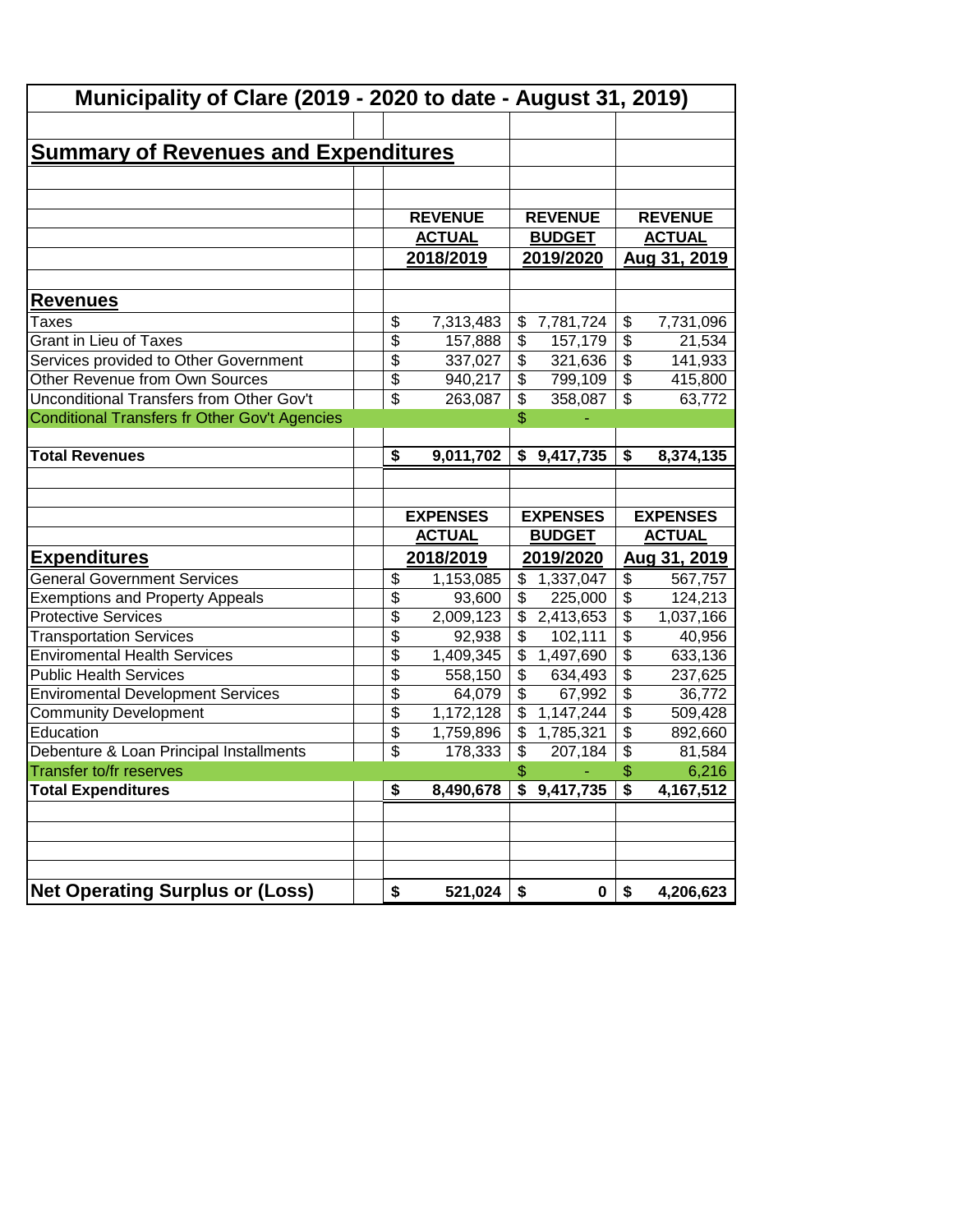|                | Municipality of Clare (2019 - 2020 to date - August 31, 2019)                                           |               |                |                               |               |
|----------------|---------------------------------------------------------------------------------------------------------|---------------|----------------|-------------------------------|---------------|
|                |                                                                                                         |               |                |                               | Page 2        |
| Revenues       |                                                                                                         |               |                |                               |               |
|                |                                                                                                         |               | <b>REVENUE</b> |                               |               |
|                |                                                                                                         | <b>ACTUAL</b> | <b>BUDGET</b>  |                               | <b>ACTUAL</b> |
| Acc#           |                                                                                                         | 2018/2019     | 2019/2020      |                               | Aug 31, 2019  |
|                | <b>Taxes</b>                                                                                            |               |                |                               |               |
| 11100          | <b>Assessable Property</b>                                                                              |               |                |                               |               |
| 11110          | <b>Residential Tax</b>                                                                                  | 4,787,712     | 4,903,475      | \$                            | 4,903,475     |
| 11120          | <b>Commercial Tax</b>                                                                                   | 1,401,785     | 1,409,006      | \$                            | 1,409,006     |
| 11151          | Resource Tax                                                                                            | 470,826       | 456,467        | \$                            | 456,467       |
| 11153          | Forest Property taxes (-50,000 acres @ .25)                                                             | 25,030        | 24,980         | \$                            | 24,980        |
| 11154          | Forest Property taxes (+50,000 acres @ .40)                                                             | 8,458         | 8,462          | \$                            | 8,462         |
| 11182          | Area Rate Collected for Fire Depts (5¢ uniform rate)                                                    | 286,680       | 291,724        | \$                            | 291,930       |
| 11182          | Area Rate Collected for Fire Truck (6¢ uniform rate)                                                    |               | 350,068        | \$                            | 350,284       |
| 11290          | Area Rates - Street Lights                                                                              | 22,279        | 22,700         | \$                            | 22,732        |
|                | <b>Sub-Total</b>                                                                                        | 7,002,770     | 7,466,882      | \$                            | 7,467,336     |
|                |                                                                                                         |               |                |                               |               |
| 11400          | <b>Business Property</b>                                                                                |               |                |                               |               |
| 11420          | Based on Revenue - Aliant                                                                               | 34,786        | 32,000         | \$                            | 29,901        |
| 12430          | NS Power Inc. (Grant in lieu of taxes)                                                                  | 5,925         | 5,123          | \$                            | 5,123         |
| 11431          | NSFM - Nova Scotia Power (HST Rebate)                                                                   | 12,366        | 13,000         | \$                            | 13,488        |
|                |                                                                                                         |               |                |                               |               |
|                | <b>Sub-Total</b>                                                                                        | 53,077        | 50,123         | \$                            | 48,512        |
| 11900          | <b>Other Taxes</b>                                                                                      |               |                |                               |               |
| 11910          | Deed Transfer Tax                                                                                       | 101,613       | \$<br>95,000   | \$                            | 43,329        |
|                | <b>Sewer Services Charges</b>                                                                           |               |                |                               |               |
| 11184          | Church Point - Sewer Services (234Ux\$200)                                                              | 42,850        | 46,800         | \$                            | 46,800        |
| 11210          | Meteghan/Mriver/MCentre - Sewer Serv (510Ux\$200)                                                       |               | 102,000        | \$                            |               |
|                |                                                                                                         | 93,000        |                |                               | 102,000       |
| 11214          | Church Point - Sewer Frontage                                                                           | 514           | 1,260          | \$<br>$\overline{\mathbf{S}}$ | 1,261         |
| 11216<br>11211 | Meteghan River/Centre Ext - Frontage Charges (residentia<br>Belliveau Cove - Sewer Services (66Ux\$200) | 6,459         | 6,459          | $\boldsymbol{\mathsf{S}}$     | 8,659         |
|                |                                                                                                         | 13,200        | 13,200         |                               | 13,200        |
|                | <b>Sub-Total</b>                                                                                        | 257,636       | 264,719        | \$                            | 215,248       |
|                |                                                                                                         | 7,313,483     | 7,781,724      | \$                            | 7,731,096     |
|                |                                                                                                         |               |                |                               |               |
|                | <b>Grants in Lieu of Taxes</b>                                                                          |               |                |                               |               |
| 12100          | <b>Federal Government</b>                                                                               | 22,112        | 21,633         |                               |               |
| 12100          | <b>Federal Government Agencies</b>                                                                      |               |                |                               |               |
| 12300          | <b>Provincial Government</b>                                                                            |               |                |                               |               |
|                | Prov. Properties/Resource Farm/Supporting Inst.                                                         | 117,056       | 117,166        | $\boldsymbol{\mathsf{S}}$     | 12,937        |
| 11940          | Fire Protection Grant (Schools)                                                                         | 6,783         | 6,783          |                               |               |
|                | <b>Provincial Government Agencies</b>                                                                   |               |                |                               |               |
| 11930          | <b>NS Liquor Corporation Tax</b>                                                                        | 8,597         | 8,597          | \$                            | 8,597         |
| 11950          |                                                                                                         |               |                |                               |               |
|                | <b>Civic Addressing Grant</b>                                                                           | 3,340         | 3,000          |                               |               |
|                | TOTAL GRANTS IN LIEU OF TAXES                                                                           | 157,888       | $157,179$ \$   |                               | 21,534        |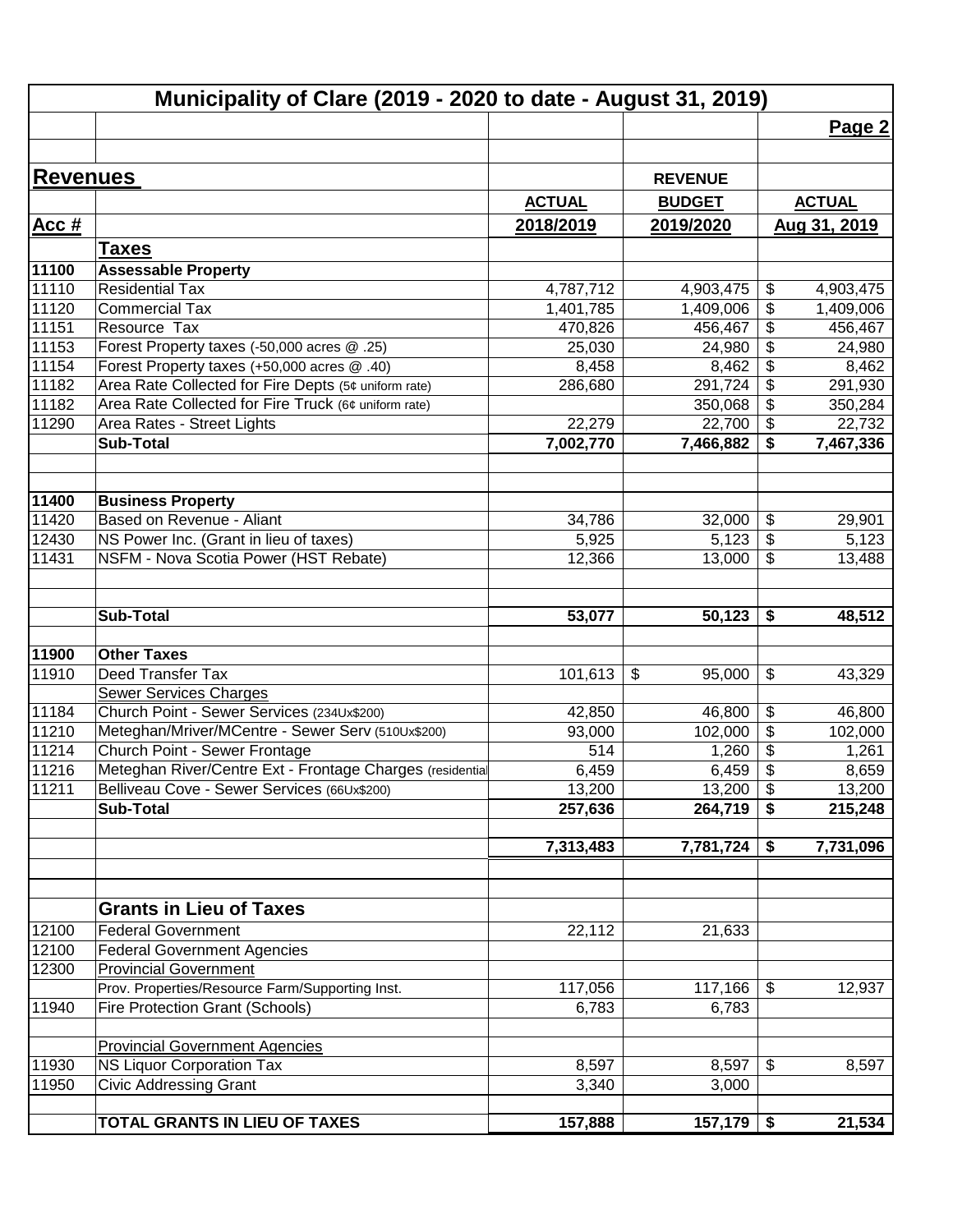| Municipality of Clare (2019 - 2020 to date - August 31, 2019) |                                              |                                        |               |                            |                          |                           |               |
|---------------------------------------------------------------|----------------------------------------------|----------------------------------------|---------------|----------------------------|--------------------------|---------------------------|---------------|
|                                                               |                                              |                                        |               |                            |                          |                           | Page 3        |
| <b>Revenues</b>                                               |                                              |                                        |               |                            |                          |                           |               |
|                                                               |                                              |                                        | <b>ACTUAL</b> |                            | <b>BUDGET</b>            |                           | <b>ACTUAL</b> |
| Acc #                                                         |                                              |                                        | 2018/2019     |                            | 2019/2020                |                           | Aug 31, 2019  |
|                                                               |                                              |                                        |               |                            |                          |                           |               |
| 13000                                                         | <b>Services Provided to Other Gov't</b>      |                                        |               |                            |                          |                           |               |
| 13340                                                         | Landfill/Transfer Tipping Fees & White Goods | \$                                     | 337,027       | $\boldsymbol{\mathsf{S}}$  | 321,636                  | \$                        | 141,933       |
|                                                               | TOTAL SERVICES PROV.TO OTHER GOV'T           | $\overline{\boldsymbol{s}}$            | 337,027       | \$                         | 321,636                  | \$                        | 141,933       |
|                                                               |                                              |                                        |               |                            |                          |                           |               |
|                                                               |                                              |                                        |               |                            |                          |                           |               |
| 15000                                                         | <b>Other Revenue from Own Sources</b>        |                                        |               |                            |                          |                           |               |
| 15100                                                         | <b>Building &amp; Development Permits</b>    | \$                                     | 28,592        | \$                         | 30,000                   | \$                        | 13,095        |
| 15105                                                         | <b>Subdivision Application Fees</b>          | \$                                     |               | \$                         |                          |                           |               |
| 15108                                                         | Dog Tags                                     | \$                                     | 100           | \$                         | 50                       | \$                        | 180           |
| 15200                                                         | Fines (RCMP)                                 | \$                                     | 28,304        | \$                         | 30,000                   | \$                        | 12,665        |
| 15301                                                         | Rent - Clare Health Centre                   | \$                                     | 263,674       | \$                         | 229,615                  | \$                        | 122,614       |
| 15210                                                         | Miscellaneous - CHC                          | \$                                     | 1,268         | \$                         | 1,000                    | \$                        | 483           |
| 15302                                                         | Rent - Cultural Hub Culturel                 | $\overline{\mathcal{S}}$               | 12,500        | $\boldsymbol{\mathsf{S}}$  | 12,000                   | $\overline{\mathbf{e}}$   | 7,650         |
| 15400                                                         | <b>Operational Grants (SWNDHA)</b>           | $\overline{\mathcal{S}}$               | 68,883        | \$                         | 84,014                   | $\overline{\mathbf{e}}$   | 42,008        |
| 15304                                                         | Clare Veteran Centre - Rentals               | $\overline{\mathcal{S}}$               | 10,250        | \$                         | 17,000                   | $\overline{\mathbf{e}}$   | 4,665         |
| 15305                                                         | Eco Park - Rent                              | \$                                     | 21,889        | \$                         | 25,200                   | \$                        | 12,600        |
| 15936                                                         | EDEV - Eco Park Equipment Sale               |                                        |               | \$                         |                          |                           |               |
| 15500                                                         | Return on Investments                        | \$                                     | 35,888        | \$                         | 36,000                   | \$                        | 16,679        |
| 15600                                                         | Penalties and Interest on Taxes              | $\overline{\$}$                        | 83,252        | \$                         | 85,000                   | $\overline{\$}$           | 40,906        |
| 15932                                                         | <b>Tax Sale Fees</b>                         | \$                                     | 7,985         | \$                         | 7,500                    | $\overline{\$}$           |               |
| 15928                                                         | <b>Tent Rentals</b>                          | $\overline{\$}$                        | 9,750         | \$                         | 7,000                    | $\overline{\$}$           | 7,838         |
| 15930                                                         | Miscellaneous                                | $\overline{\$}$                        | 36,853        | \$                         | 7,500                    | $\overline{\$}$           | 1,951         |
|                                                               |                                              | \$                                     | 609,188       | \$                         | 571,879                  | \$                        | 283,333       |
|                                                               |                                              |                                        |               |                            |                          |                           |               |
|                                                               | <b>Community Development</b>                 |                                        |               |                            |                          |                           |               |
| 11199                                                         | Clare 250                                    | \$                                     | 116,130       | $\frac{1}{2}$              | $\overline{\phantom{a}}$ |                           |               |
| 11190                                                         | Gran Fondo - Registrations                   | \$                                     | 110,747       | $\boldsymbol{\mathsf{S}}$  | 102,000                  | \$                        | 76,622        |
| 11191                                                         | Gran Fondo - Sponsorship                     | \$                                     | 21,352        | \$                         | 23,000                   | \$                        | 14,188        |
| 11192                                                         | Gran Fondo - Other Revenues                  | \$                                     | 25,003        | $\boldsymbol{\mathsf{\$}}$ | 29,000                   | \$                        | 11,160        |
|                                                               | -Total GranFondo Revenue                     | \$                                     | 157,102       | $\boldsymbol{\mathsf{s}}$  | 154,000                  | $\overline{\mathbf{s}}$   | 101,970       |
|                                                               | <b>Total Tourism Revenue</b>                 | \$                                     | 35,999        | $\boldsymbol{\mathsf{S}}$  | 36,130                   | $\boldsymbol{\mathsf{S}}$ | 14,302        |
|                                                               | <b>Total Recreation Revenue</b>              | $\overline{\boldsymbol{\mathfrak{s}}}$ | 21,798        | $\boldsymbol{\mathsf{S}}$  | 37,100                   | $\overline{\mathbf{S}}$   | 16,195        |
|                                                               | <b>Total Community Development</b>           | $\overline{\$}$                        | 331,029       | \$                         | 227,230                  | \$                        | 132,467       |
|                                                               |                                              |                                        |               |                            |                          |                           |               |
|                                                               | TOTAL OTHER REVENUE FR OWN SOURCES           | \$                                     | 940,217       | \$                         | 799,109                  | \$                        | 415,800       |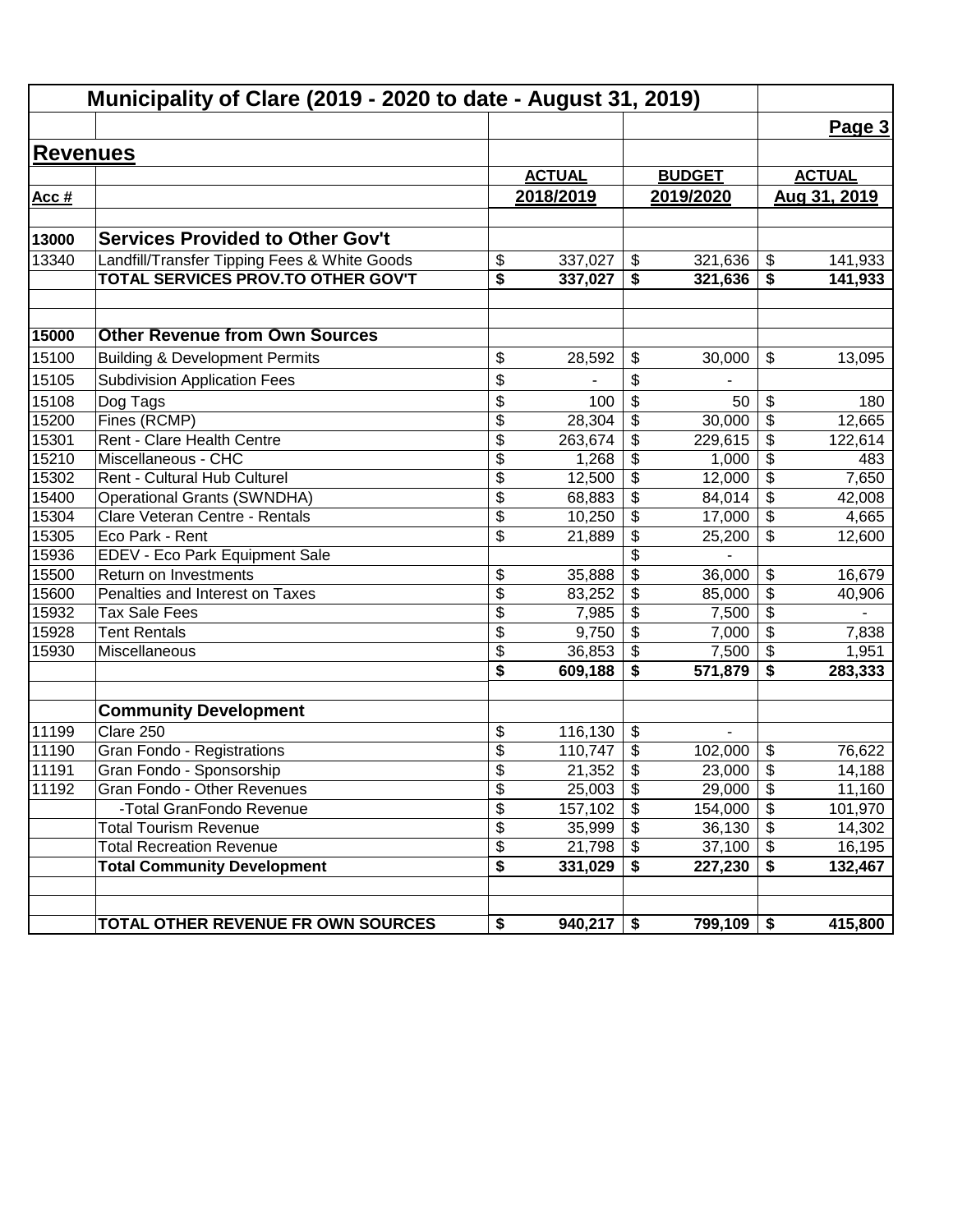|          | Municipality of Clare (2019 - 2020 to date - August 31, 2019) |               |    |               |    |               |
|----------|---------------------------------------------------------------|---------------|----|---------------|----|---------------|
|          |                                                               |               |    |               |    | Page 4        |
| Revenues |                                                               |               |    |               |    |               |
|          |                                                               |               |    |               |    |               |
|          |                                                               |               |    |               |    |               |
|          |                                                               |               |    |               |    |               |
|          |                                                               | <b>ACTUAL</b> |    | <b>BUDGET</b> |    | <b>ACTUAL</b> |
| ACC#     |                                                               | 2018/2019     |    | 2019/2020     |    | Aug 31, 2019  |
|          |                                                               |               |    |               |    |               |
|          | <b>Unconditional Transfers from Other Gov'ts</b>              |               |    |               |    |               |
| 16281    | <b>Equalization Grant</b>                                     | \$<br>223,087 | \$ | 223,087       | \$ | 55,772        |
| 12009    | Grants - CMA                                                  |               |    |               | \$ | 8,000         |
| 12009    | PNS - Biligualism                                             | \$<br>40,000  | \$ | 135,000       |    |               |
|          | <b>TOTAL UNCONDITIONAL TRANSFERS FR OTHER GOV'TS \$</b>       | 263,087       | S  | 358,087       | S  | 63,772        |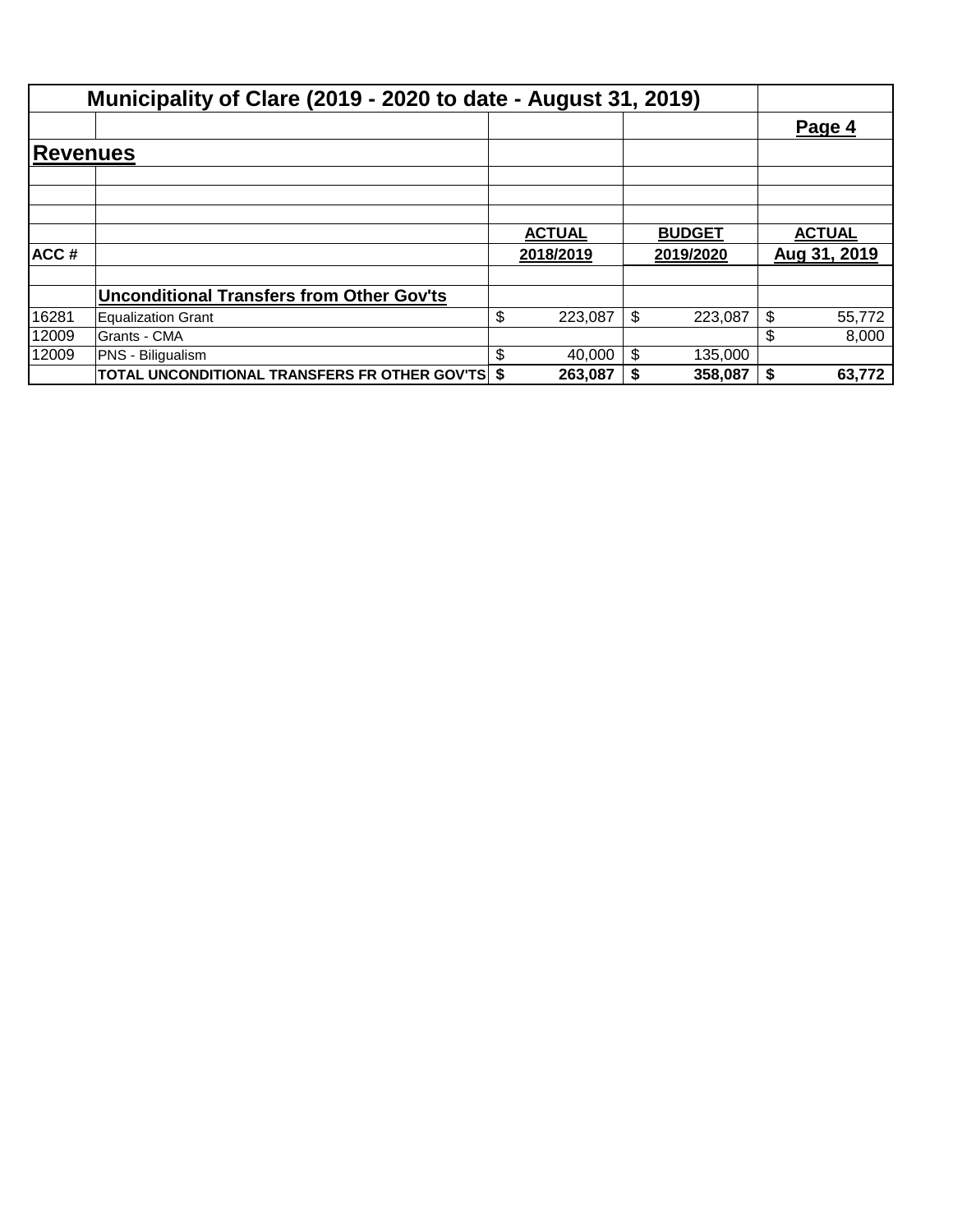| Municipality of Clare (2019 - 2020 to date - August 31, 2019) |                                                                  |                          |                  |                                      |                  |                                      |                          |
|---------------------------------------------------------------|------------------------------------------------------------------|--------------------------|------------------|--------------------------------------|------------------|--------------------------------------|--------------------------|
|                                                               | <b>Expenditures</b>                                              |                          |                  |                                      |                  |                                      | Page 5                   |
| 21243                                                         | Low Income Exemptions & Appeals                                  | \$                       | 93,600           | \$                                   | 225,000          | \$                                   | 124,213                  |
| 21244                                                         |                                                                  |                          |                  |                                      |                  |                                      |                          |
|                                                               |                                                                  |                          | <b>ACTUAL</b>    |                                      | <b>BUDGET</b>    |                                      | <b>ACTUAL</b>            |
| ACC#                                                          |                                                                  |                          | 2018/2019        |                                      | 2019/2020        |                                      | Aug 31, 2019             |
|                                                               | <b>GENERAL GOVERNMENT SERVICES</b>                               |                          |                  |                                      |                  |                                      |                          |
|                                                               | <b>Warden and Council</b>                                        |                          |                  |                                      |                  |                                      |                          |
| 21110                                                         | Council Honorarium                                               | \$                       | 171,589          | \$                                   | 194,228          | \$                                   | 82,174                   |
| 21111                                                         | Council - Mileage, & Conferences                                 | \$                       | 25,027           | $\overline{\boldsymbol{\theta}}$     | 30,000           | $\overline{\mathcal{E}}$             | 10,634                   |
|                                                               | <b>Sub-Total</b>                                                 | \$                       | 196,616          | $\overline{\boldsymbol{\mathsf{s}}}$ | 224,228          | $\overline{\boldsymbol{\mathsf{s}}}$ | 92,807                   |
|                                                               | <b>Administration-Salaries</b>                                   | \$                       | 299,581          | \$                                   | 397,817          | \$                                   | 167,714                  |
|                                                               | CAO / Assistant to the CAO /                                     |                          |                  |                                      |                  |                                      |                          |
|                                                               | Director of Finance/ Tax Clerk /                                 |                          |                  |                                      |                  |                                      |                          |
|                                                               | Accounting Clerk / 2 Seasonal                                    |                          |                  |                                      |                  |                                      |                          |
|                                                               | <b>Administration-Other</b>                                      |                          |                  |                                      |                  |                                      |                          |
| 20020<br>20030                                                | C.P.P.<br>EI                                                     | \$<br>\$                 | 18,345<br>6,441  | \$<br>\$                             | 19,968<br>6,840  | \$<br>\$                             | 10,449<br>3,369          |
| 20040                                                         | <b>Pension Plan</b>                                              | \$                       | 19,005           | \$                                   | 23,153           | \$                                   | 9,355                    |
| 20060                                                         | Insurance                                                        | \$                       | 9,604            | \$                                   | 13,838           | \$                                   | 5,790                    |
| 21112                                                         | Simultaneous Translation                                         | \$                       | 11,841           | \$                                   | 24,000           | \$                                   | 2,826                    |
| 21113                                                         | <b>Translation of Documents</b>                                  | \$                       |                  | \$                                   | 19,500           | \$                                   | $\blacksquare$           |
| 21241                                                         | Clerk's Pension (Delphis until 1993)                             | \$                       | 730              | \$                                   | 1,000            | $\overline{\$}$                      | $\blacksquare$           |
| 21309                                                         | EDI - Pilot Project Expense                                      | \$<br>\$                 |                  | \$                                   |                  | \$                                   |                          |
| 21242                                                         | IT Support / Procom & Hosting<br>IT Maintenance Contract         |                          | 26,619           | \$<br>\$                             | 25,000           | \$                                   | 13,168<br>Capital        |
| 21282                                                         | Newsletter (4 publications)                                      | \$                       | 1,355            | \$                                   | 2,000            | \$                                   | 652                      |
| 21283                                                         | Home Page\Production\Mun Website\U-Stream                        | \$                       | 1,602            | \$                                   | 4,500            | \$                                   | 676                      |
| 21285                                                         | <b>General Repairs</b>                                           | \$                       | 11,721           | \$                                   | 5,000            | \$                                   | 1,155                    |
| 21286                                                         | Lawn Maint / Snow Removal/ Landscaping                           | \$                       | 3,605            | \$                                   | 5,000            | \$                                   | 1,881                    |
| 21288                                                         | Janitor salaries                                                 | \$                       | 11,330           | \$                                   | 12,511           | \$                                   | 4,939                    |
| 21289                                                         | <b>Heating fuel</b>                                              | \$                       | 8,506            | \$                                   | 9,000            | $\overline{\$}$                      | 1,175                    |
| 21290<br>21291                                                | Postage<br>Supplies                                              | \$<br>\$                 | 19,923<br>11,778 | \$<br>\$                             | 21,000<br>12,000 | \$<br>$\overline{\$}$                | 10,447<br>5,441          |
| 21293                                                         | Solicitor                                                        | \$                       | 9,474            | \$                                   | 13,000           | \$                                   | 4,769                    |
| 21294                                                         | Promotional Materials/Advertising                                | \$                       | 8,105            | \$                                   | 5,000            | \$                                   | 2,806                    |
| 21295                                                         | Hvdro                                                            | \$                       | 10,402           | $\overline{\boldsymbol{\epsilon}}$   | 11,000           | $\overline{\mathcal{S}}$             | 3,365                    |
| 21296                                                         | <b>Equipment Rental</b>                                          | \$                       | 8,232            | \$                                   | 9,000            | \$                                   | 3,600                    |
| 21297                                                         | Advertising                                                      | \$                       | 5,508            | \$                                   | 5,500            | \$                                   | 1,343                    |
| 21298                                                         | Telephone/Fax/Internet<br>Auditors                               | \$                       | 9,795            | \$                                   | 10,500           | \$                                   | 4,718<br>22,318          |
| 21299<br>21300                                                | Tax Sale Expense                                                 | \$<br>\$                 | 33,756<br>6,358  | \$<br>\$                             | 36,000<br>7,500  | \$<br>$\overline{\$}$                | 1,109                    |
| 21301                                                         | <b>Workmen's Compensation</b>                                    | \$                       | 4,696            | \$                                   | 4,842            | $\overline{\mathcal{E}}$             | 2,075                    |
| 21303                                                         | <b>Briefs/Presentations/Speeches</b>                             | \$                       | $\blacksquare$   | \$                                   | 1,500            | $\overline{\mathbf{e}}$              | $\blacksquare$           |
| 21304                                                         | NSFM (membership)                                                | \$                       | 5,209            | \$                                   | 5,500            | $\overline{\mathbf{e}}$              | $\overline{\phantom{a}}$ |
| 21305                                                         | FCM (membership)                                                 | \$                       | 1,808            | $\overline{\mathbf{e}}$              | 1,831            | \$                                   | 1,660                    |
| 21306                                                         | AMA (membership)                                                 | \$                       | 1,048            | \$                                   | 688              | $\overline{\mathcal{E}}$             | 688                      |
| 21308<br>21309                                                | <b>Banking Fees &amp; Debit</b><br>Misc                          | \$<br>$\overline{\$}$    | 7,370<br>5,660   | \$<br>$\overline{\$}$                | 8,000<br>6,000   | \$<br>$\overline{\$}$                | 3,284<br>3,257           |
| 21311                                                         | Office Equipment & Small Furniture                               | \$                       | 11,220           | \$                                   | 2,500            | $\overline{\$}$                      | 94                       |
| 21312                                                         | <b>Special Events</b>                                            | \$                       | 5,572            | $\overline{\boldsymbol{\epsilon}}$   | 6,000            | $\overline{\$}$                      | 4,080                    |
| 21314                                                         | US Exchange                                                      | $\overline{\mathcal{E}}$ | (1, 150)         | $\overline{\mathbf{S}}$              | $\blacksquare$   | \$                                   | (731)                    |
| 21248                                                         | <b>Assessment Services</b>                                       | \$                       | 252,765          | \$                                   | 255,932          | \$                                   | 127,966                  |
| 21910                                                         | Election/Plebiscite/Boundary Review/other                        | \$                       | 9,057            | \$                                   | 5,000            | $\overline{\mathbf{e}}$              |                          |
| 21920                                                         | Mileage/ Training / Conferences                                  | \$<br>$\overline{\$}$    | 16,447           | \$                                   | 23,000           | \$<br>$\overline{\$}$                | 7,760                    |
| 21930<br>21950                                                | Insurance (Property/Liability)<br><b>Grants to Organizations</b> | \$                       | 36,789<br>31,332 | $\overline{\mathbf{e}}$<br>\$        | 31,757<br>40,000 | \$                                   | 31,756<br>9,993          |
|                                                               | Internet Project                                                 |                          |                  | \$                                   | 20,642           |                                      |                          |
|                                                               | <b>HR Policies Manual Update</b>                                 | \$                       | 15,030           | \$                                   |                  | \$                                   |                          |
|                                                               |                                                                  |                          |                  |                                      |                  |                                      |                          |
|                                                               | Sub-Total                                                        | \$                       | 956,469          | \$                                   | 1,112,819        | \$                                   | 474,950                  |
|                                                               |                                                                  |                          |                  |                                      |                  |                                      |                          |
|                                                               | TOTAL GENERAL GOVERNMENT SERVICES                                | \$                       | 1,153,085        | -\$                                  | 1,337,047        | \$                                   | 567,757                  |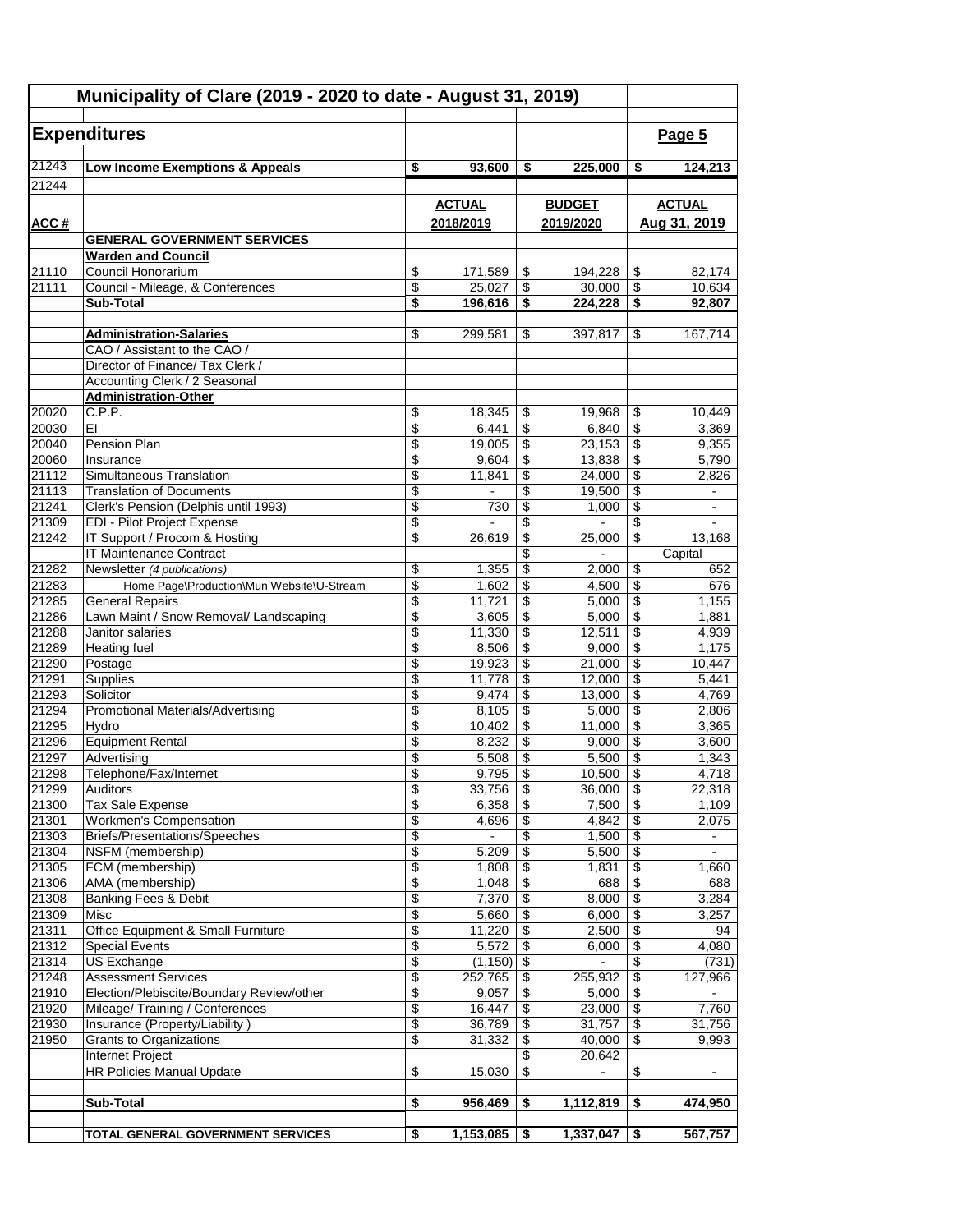|                | Municipality of Clare (2019 - 2020 to date - August 31, 2019)          |                 |                  |          |                   |                         | Page 6           |
|----------------|------------------------------------------------------------------------|-----------------|------------------|----------|-------------------|-------------------------|------------------|
|                | <b>Expenditures</b>                                                    |                 |                  |          |                   |                         |                  |
|                |                                                                        |                 |                  |          |                   |                         |                  |
|                | <b>PROTECTIVE SERVICES</b>                                             |                 |                  |          |                   |                         |                  |
|                |                                                                        |                 | <b>ACTUAL</b>    |          | <b>BUDGET</b>     |                         | <b>ACTUAL</b>    |
| ACC#           |                                                                        |                 | 2018/2019        |          | 2019/2020         |                         | Aug 31, 2019     |
|                |                                                                        |                 |                  |          |                   |                         |                  |
| 22120          | <b>RCMP Administration</b><br><b>RCMP Costs (7 members)</b>            | \$              | 1,101,632        | \$       | 1,115,953         | \$                      | 556.288          |
| 22121          | <b>Prosecution Services</b>                                            | \$              | 10,013           | \$       | 13,500            | \$                      |                  |
| 22130          | <b>DNA Testing</b>                                                     | \$              | 4,714            | \$       | 7,000             | \$                      | 4,785            |
|                | <b>Total RCMP</b>                                                      | \$              | 1,116,359        | \$       | 1,136,453         | \$                      | 561,073          |
| 22310          | <b>Corrections</b>                                                     | \$              | 120,586          | \$       | 119,885           | \$                      | 59,942           |
|                | <b>Total Jails</b>                                                     | \$              | 120,586          | \$       | 119,885           | \$                      | 59,942           |
|                |                                                                        |                 |                  |          |                   |                         |                  |
|                | <b>Other Law Enforcement</b>                                           |                 |                  |          |                   |                         |                  |
| 22290          | <b>By-Law Enforcement</b>                                              | \$              |                  | \$       | 1,000             | \$                      |                  |
| 22990          | <b>Unsightly Premises</b>                                              | \$              | 730              | \$       | 1,000             | \$                      |                  |
| 22930          | <b>Animal Control</b><br><b>Total Other Law Enforcement</b>            | \$<br>\$        | 21,600<br>22,330 | \$<br>\$ | 21,600<br>23,600  | \$<br>\$                | 10,915<br>10,915 |
|                |                                                                        |                 |                  |          |                   |                         |                  |
|                | <b>Fire Departments</b>                                                |                 |                  |          |                   |                         |                  |
| 22400          | Fire Departments - General Operations                                  | \$              | 269,509          | \$       | 260,956           | \$                      | 268,969          |
| 22404          | Level I - Training                                                     | $\overline{\$}$ | 4,950            | \$       | 5,000             | \$                      | 50               |
| 22405          | Fire Dept - Members Appreciation                                       | \$              | 4,846            | \$       | 5,000             | \$                      | 4,450            |
| 22403          | Fire Dept - Assessment                                                 | \$              | 19,599           | \$       | 5,000             | \$                      | 5,091            |
|                | St-Bernard Building Int.-Short and Long Term Debt                      |                 |                  | \$       | 18,540            | \$                      |                  |
| 22401          | Fire Department (Shared Services)<br><b>Sub Total Fire Departments</b> | \$<br>\$        | 5,864<br>304,768 | \$<br>\$ | 14,400<br>308,896 | \$<br>\$                | 1,054<br>279,615 |
| 22402          | New Capital Purchases from Area Rate                                   | \$              | 109,299          | \$       | 123,293           | \$                      | 1,575            |
|                | Equipment Purchase as per Vehicle Assessment                           |                 |                  | \$       | 350,000           | \$                      |                  |
|                | Principal on Municipal Capital Loan                                    | \$              | 103,453          | \$       | 100,000           | \$                      |                  |
| 29000          | Fire Dept Int.-Short and Long Term Debt                                | \$              | 20,595           | \$       | 15,166            | \$                      | 7,885            |
|                | <b>Total - Fire Departments</b>                                        | \$              | 538,115          | \$       | 897,355           | \$                      | 289,076          |
|                | <b>EMO &amp; Other</b>                                                 |                 |                  |          |                   |                         |                  |
| 22510          | <b>EMO Operations, etc</b>                                             | \$              | 4,858            | \$       | 10,000            | \$                      | 1.335            |
| 22511          | Clare Search and Rescue                                                | \$              | $5,000$          | \$       | $5,000$   \$      |                         | 5,000            |
| 22515          | Signage                                                                | \$              | 939              | \$       | 5,500             |                         |                  |
| 22520          | 911 Civic Numbering                                                    | \$              |                  | \$       | 1,000             | \$                      |                  |
|                | <b>Total - EMO</b>                                                     | \$              | 10,797           | \$       | 21,500            | $\overline{\mathbf{3}}$ | 6,335            |
|                | <b>Building Inspections &amp;</b>                                      |                 |                  |          |                   |                         |                  |
|                | <b>Development Officer</b>                                             |                 |                  |          |                   |                         |                  |
| 22292          | Salaries (2)                                                           | \$              | 110,860          | \$       | 117,094           | \$                      | 49,307           |
| 22293          | <b>CPP</b>                                                             | \$              | 4,914            | \$       | 5,204             | $\overline{\$}$         | 2,364            |
| 22294          | EI                                                                     | \$              | 2,336            | \$       | 2,375             | \$                      | 1,118            |
| 22295          | Pension                                                                | \$              | 6,784            | \$       | 7,164             | \$                      | 3,017            |
| 22296<br>22291 | Health Insurance<br><b>Workers Comp</b>                                | \$<br>\$        | 4,372<br>1,758   | \$<br>\$ | 4,477<br>1,677    | \$<br>\$                | 1,909<br>735     |
| 22298          | <b>Conventions &amp; Training</b>                                      | \$              | 24,361           | \$       | 28,000            | \$                      | 10,355           |
| 22299          | Supplies                                                               | \$              | 4,702            | \$       | 5,000             | \$                      | 1,466            |
| 22300          | Truck Repairs & Gas                                                    | \$              | 3,797            | \$       | 6,000             | \$                      | 1,687            |
|                | <b>Total Building Inspections</b>                                      | \$              | 163,882          | \$       | 176,991           | \$                      | 71,956           |
|                |                                                                        |                 |                  |          |                   |                         |                  |
| 22910          | <b>Security for Seniors</b>                                            | \$              | 37,054           | \$       | 37,869            | \$                      | 37,869           |
|                | <b>Total Security for Seniors</b>                                      | \$              | 37,054           | \$       | 37,869            | \$                      | 37,869           |
|                | <b>TOTAL PROTECTIVE SERVICES</b>                                       |                 | \$2,009,123      |          | \$2,413,653       |                         | \$1,037,166      |
|                |                                                                        |                 |                  |          |                   |                         |                  |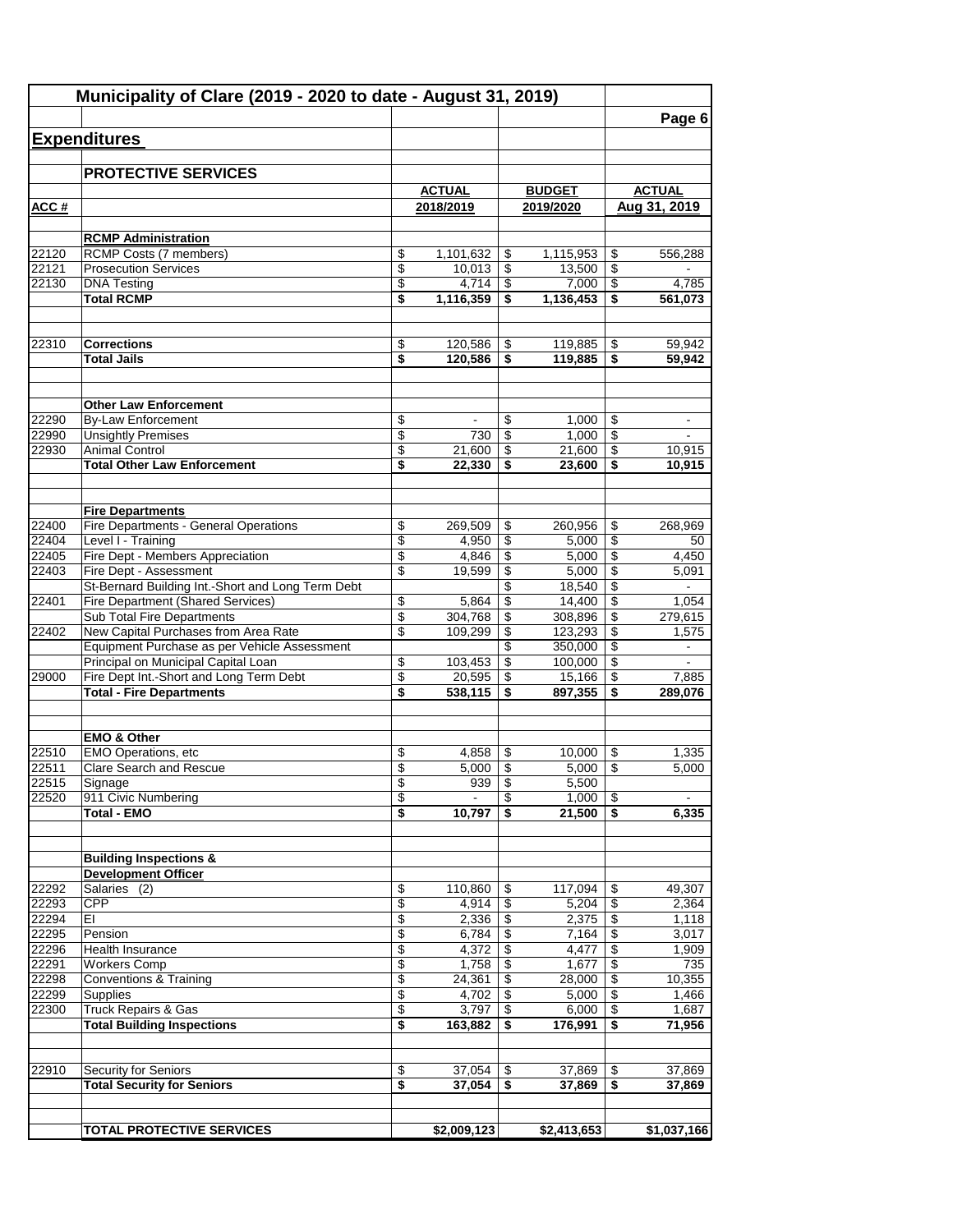| Municipality of Clare (2019 - 2020 to date - August 31, 2019) |                                                  |               |                           |               |                                |
|---------------------------------------------------------------|--------------------------------------------------|---------------|---------------------------|---------------|--------------------------------|
|                                                               |                                                  |               |                           |               | Page 7                         |
|                                                               | <b>Expenditures</b>                              |               |                           |               |                                |
|                                                               |                                                  |               |                           |               |                                |
|                                                               | <b>TRANSPORTATION SERVICES</b>                   |               |                           |               |                                |
|                                                               |                                                  |               |                           |               |                                |
|                                                               |                                                  | <b>ACTUAL</b> |                           | <b>BUDGET</b> | <b>ACTUAL</b>                  |
| Acct #                                                        |                                                  | 2018/2019     | 2019/2020                 |               | Aug 31, 2019                   |
|                                                               | <b>Public Transit</b>                            |               |                           |               |                                |
| 23500                                                         | <b>Transport de Clare</b>                        | \$<br>23,000  | $\boldsymbol{\mathsf{S}}$ | 25,000        | \$<br>25,000                   |
|                                                               | <b>Sub-Total</b>                                 | \$<br>23,000  | \$                        | 25,000        | \$<br>25,000                   |
|                                                               |                                                  |               |                           |               |                                |
|                                                               | <b>Sidewalks/Street Lights/Roads</b>             |               |                           |               |                                |
| 23230                                                         | <b>Repairs to Sidewalks</b>                      | \$<br>156     | \$                        | 500           | \$<br>$\overline{\phantom{a}}$ |
| 23232                                                         | Sidewalks - Snow Removal                         | \$<br>41,820  | \$                        | 43,911        | \$<br>$\overline{\phantom{a}}$ |
| 23250                                                         | <b>Street Lights Area Rate</b>                   | \$<br>18,748  | \$                        | 22,700        | \$<br>7,705                    |
| 23240                                                         | Engineering roads                                | \$            | \$                        |               |                                |
| 23244                                                         | Community Cleanup Program - (\$150/km)           | \$<br>9,213   | \$                        | 10,000        | \$<br>8,251                    |
|                                                               | <b>Sub-Total</b>                                 | \$<br>69,938  | \$                        | 77,111        | \$<br>15,956                   |
|                                                               |                                                  |               |                           |               |                                |
|                                                               | <b>TOTAL TRANSP. SERVICES</b>                    | \$<br>92,938  | \$                        | 102,111       | \$<br>40,956                   |
|                                                               |                                                  |               |                           |               |                                |
|                                                               |                                                  |               |                           |               |                                |
|                                                               | <b>DEBT CHARGES</b>                              |               |                           |               |                                |
| 28995                                                         | Principal-CHC Loan (Yr.11 of 20)                 | \$<br>125,000 | \$                        | 125,000       |                                |
| 28995                                                         | Principal - Fire Dept Loan (Yr 6 of 15)          | \$<br>53,333  | \$                        | 53,333        | \$<br>53,333                   |
| 28995                                                         | Principal -St-Bernard Firehall Loan (Yr 1 of 20) |               |                           | 28,851        | \$<br>28,251                   |
|                                                               | <b>TOTAL PRINCIPAL DEBT CHARGES</b>              | \$<br>178,333 | \$                        | 207,184       | \$<br>81,584                   |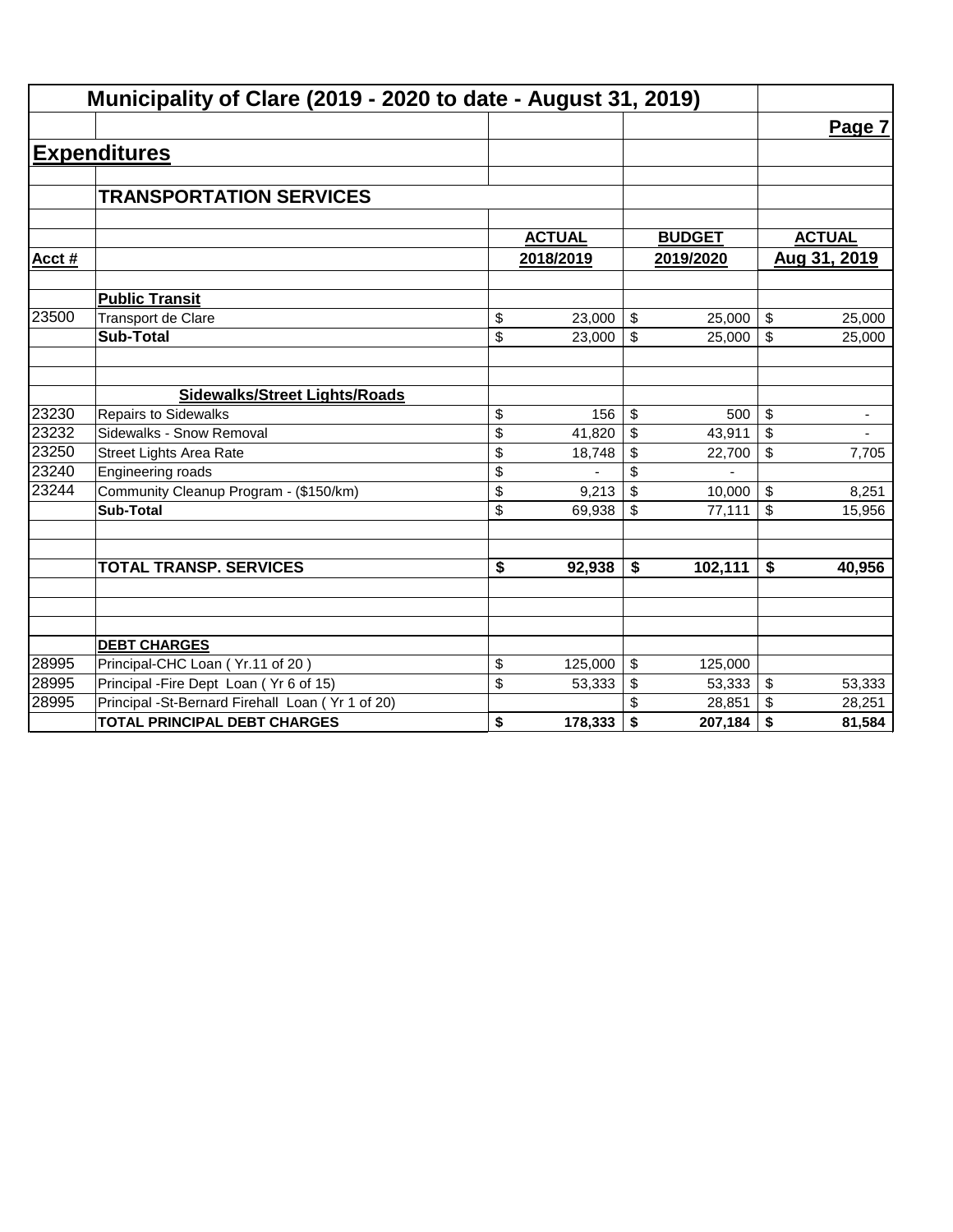|       |                                             |               |                                      |               |                         | Page 8        |  |
|-------|---------------------------------------------|---------------|--------------------------------------|---------------|-------------------------|---------------|--|
|       | <b>Expenditures</b>                         |               |                                      |               |                         |               |  |
|       |                                             | <b>ACTUAL</b> |                                      | <b>BUDGET</b> |                         | <b>ACTUAL</b> |  |
| Acc#  | <b>ENVIRONMENTAL HEALTH SERVICES</b>        | 2018/2019     |                                      | 2019/2020     |                         | Aug 31, 2019  |  |
|       |                                             |               |                                      |               |                         |               |  |
|       | <b>Sewer - General Operations</b>           |               |                                      |               |                         |               |  |
| 24200 | <b>Training and Conferences</b>             | \$<br>2,874   | \$                                   | 3,500         | \$                      | 2,332         |  |
| 24210 | Wages - 1 FTE 1 PTE                         | \$<br>80,316  | \$                                   | 81,047        | \$                      | 28,780        |  |
| 24216 | <b>CPP</b>                                  | \$<br>3,672   | \$                                   | 3,776         | \$                      | 1,351         |  |
| 24217 | EI                                          | \$<br>1,823   | \$                                   | 1,797         | \$                      | 653           |  |
| 24218 | Pension Plan                                | \$<br>3,756   | \$                                   | 4,669         | \$                      | 1,750         |  |
| 24219 | Group Insurance                             | \$<br>2,681   | \$                                   | 2,756         | \$                      | 1,169         |  |
| 24222 | <b>Workers Comp</b>                         | \$<br>1,292   | $\overline{\mathbf{3}}$              | 1,208         | \$                      | 429           |  |
| 24221 | Truck Maintenance, & Gas                    | \$<br>6,715   | \$                                   | 7,845         | \$                      | 2,800         |  |
| 24223 | Public Works Garage (Belliveau Cove)        | \$<br>4,162   | \$                                   | 7,000         | \$                      | 116           |  |
| 24295 | Snow Removal (all locations)                | \$<br>1,631   | \$                                   | 3,300         | \$                      |               |  |
|       | <b>Sub-Total Sewer - General Operations</b> | \$<br>108,923 | \$                                   | 116,897       | \$                      | 39,381        |  |
|       |                                             |               |                                      |               |                         |               |  |
|       | <b>Sewage Treatment Plant Operations</b>    |               |                                      |               |                         |               |  |
|       | Meteghan                                    |               |                                      |               |                         |               |  |
| 24211 | Sewer Hydro                                 | \$<br>17,276  | \$                                   | 18,500        | \$                      | 7,468         |  |
| 24212 | Supplies & Repairs                          | \$<br>17,689  | \$                                   | 14,300        | \$                      | 8,904         |  |
| 24214 | Testing                                     | \$<br>2,056   | \$                                   | 2,500         | $\sqrt[6]{\frac{1}{2}}$ | 923           |  |
|       | <b>Sub-Total Meteghan</b>                   | \$<br>37,020  | \$                                   | 35,300        | \$                      | 17,295        |  |
|       | <b>Sewage Treatment Plant Operations</b>    |               |                                      |               |                         |               |  |
|       | <b>Church Point</b>                         |               |                                      |               |                         |               |  |
| 24241 | Hydro                                       | \$<br>8,542   | \$                                   | 9,500         | $\sqrt{2}$              | 3,067         |  |
| 24242 | Supplies & Repairs                          | \$<br>5,297   | \$                                   | 6,150         | \$                      | 3,769         |  |
| 24244 | Testing                                     | \$<br>2,056   | \$                                   | 2,500         | \$                      | 923           |  |
|       | <b>Sub-Total Church Point</b>               | \$<br>15,895  | \$                                   | 18,150        | \$                      | 7,759         |  |
|       | <b>Belliveau Cove</b>                       |               |                                      |               |                         |               |  |
| 24290 | Hydro                                       | \$<br>7,539   | \$                                   | 7,800         | \$                      | 3,140         |  |
| 24291 | Supplies & Repairs                          | \$<br>9,527   | \$                                   | $7,650$ \ \$  |                         | 1,764         |  |
| 24292 | Testing                                     | \$<br>2,056   | $\boldsymbol{\mathsf{S}}$            | $2,500$ \$    |                         | 738           |  |
|       | <b>Sub-Total Belliveau Cove</b>             | \$<br>19,121  | $\overline{\boldsymbol{\mathsf{s}}}$ | $17,950$ \$   |                         | 5,642         |  |
| 24201 |                                             |               | \$                                   |               |                         |               |  |
|       | Insurance - Sewer Systems                   | \$<br>3,663   | $\overline{\boldsymbol{\mathsf{s}}}$ | 8,624         | $\boldsymbol{\$}$       | 8,624         |  |
|       | <b>Sub-Total Insurance</b>                  | \$<br>3,663   |                                      | 8,624         | $\overline{\bullet}$    | 8,624         |  |
|       | <b>TOTAL SEWER COSTS</b>                    | \$<br>184,622 | \$                                   | 196,921       | \$                      | 78,701        |  |
|       |                                             |               |                                      |               |                         |               |  |
|       |                                             |               |                                      |               |                         |               |  |
|       |                                             |               |                                      |               |                         |               |  |
|       |                                             |               |                                      |               |                         |               |  |
|       |                                             |               |                                      |               |                         |               |  |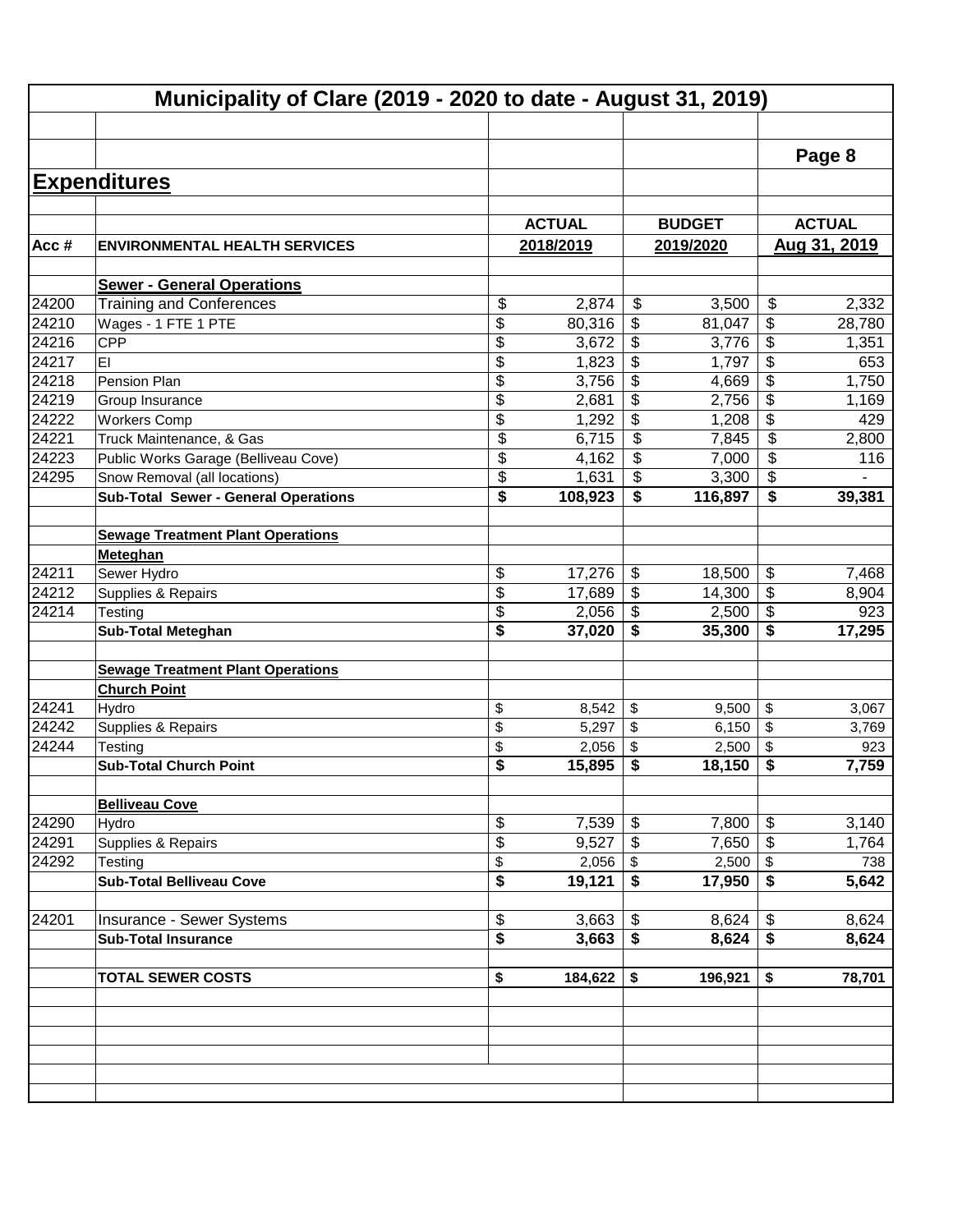|       | Municipality of Clare (2019 - 2020 to date - August 31, 2019) |                 |               |                           |               |                           |               |  |  |  |
|-------|---------------------------------------------------------------|-----------------|---------------|---------------------------|---------------|---------------------------|---------------|--|--|--|
|       |                                                               |                 |               |                           |               |                           | Page 9        |  |  |  |
|       | <b>ENVIRONMENTAL HEALTH SERVICES - CONT'D</b>                 |                 |               |                           |               |                           |               |  |  |  |
|       |                                                               |                 |               |                           |               |                           |               |  |  |  |
|       | <b>Expenditures</b>                                           |                 |               |                           |               |                           |               |  |  |  |
|       |                                                               |                 |               |                           |               |                           |               |  |  |  |
|       |                                                               |                 | <b>ACTUAL</b> |                           | <b>BUDGET</b> |                           | <b>ACTUAL</b> |  |  |  |
| Acc#  | <b>SOLID WASTE SERVICES</b>                                   |                 | 2018/2019     |                           | 2019/2020     |                           | Aug 31, 2019  |  |  |  |
|       |                                                               |                 |               |                           |               |                           |               |  |  |  |
|       | Garbage/Collection\Tipping Fees/Other                         |                 |               |                           |               |                           |               |  |  |  |
| 24320 | Garbage & Waste Collections                                   | \$              | 438,543       | \$                        | 460,471       | \$                        | 187,183       |  |  |  |
| 24300 | <b>Transfer Station Operations</b>                            | \$              | 36,216        | \$                        | 59,500        | $\overline{\$}$           | 34,774        |  |  |  |
| 24301 | <b>Landfill Closure</b>                                       | $\overline{\$}$ | 42,883        | \$                        | 47,700        | $\overline{\$}$           | 12,422        |  |  |  |
| 24321 | Recycling - Tipping Fees (Blue Bags)                          | $\overline{\$}$ | 103,930       | \$                        | 105,000       | $\overline{\$}$           | 43,731        |  |  |  |
| 24322 | <b>Organic Tipping Fees</b>                                   | \$              | 65,961        | $\overline{\mathcal{S}}$  | 70,000        | $\overline{\mathcal{L}}$  | 30,285        |  |  |  |
| 24304 | Queens Tipping Fees (\$102.26)                                | \$              | 347,368       | \$                        | 355,000       | \$                        | 161,056       |  |  |  |
| 24342 | Solid Waste Schedules, Green Carts, etc                       | \$              | 9,464         | \$                        | 10,000        | $\overline{\mathfrak{s}}$ | 2,908         |  |  |  |
| 24340 | Landfill Wages (3)                                            | \$              | 133,783       | $\overline{\mathcal{L}}$  | 140,591       | $\overline{\mathcal{L}}$  | 58,052        |  |  |  |
| 24343 | CPP                                                           | \$              | 6,065         | \$                        | 6,266         | \$                        | 2,686         |  |  |  |
| 24344 | EI                                                            | \$              | 3,089         | \$                        | 3,238         | \$                        | 1,317         |  |  |  |
| 24345 | Pension Plan                                                  | \$              | 7,315         | \$                        | 8,313         | \$                        | 3,460         |  |  |  |
| 24346 | <b>Health Insurance</b>                                       | \$              | 1,419         | $\boldsymbol{\mathsf{S}}$ | 1,453         | \$                        | 629           |  |  |  |
| 24347 | <b>Workers Comp</b>                                           | \$              | 2,151         | \$                        | 2,292         | \$                        | 865           |  |  |  |
| 24348 | Property Insurance                                            | \$              | 2,502         | \$                        | 3,013         | \$                        | 3,013         |  |  |  |
| 24341 | Waste Check (Administration)                                  | \$              | 23,433        | \$                        | 23,433        | \$                        | 11,693        |  |  |  |
| 24303 | Illegal Dump Clean-Up                                         | \$              | 600           | \$                        | 4,500         | \$                        | 360           |  |  |  |
| 24349 | Miscellaneous                                                 | \$              |               |                           |               |                           |               |  |  |  |
|       | <b>Sub-Total Garbage</b>                                      | \$              | 1,224,723     | \$                        | 1,300,769     | \$                        | 554,435       |  |  |  |
|       |                                                               |                 |               |                           |               |                           |               |  |  |  |
|       |                                                               |                 |               |                           |               |                           |               |  |  |  |
|       | <b>Total Garbage/Recycling</b>                                | \$              | 1,224,723     | \$                        | 1,300,769     | \$                        | 554,435       |  |  |  |
|       | TOTAL ENVIRONMENTAL HEALTH                                    | \$              | 1,409,345     | \$                        | 1,497,690     | \$                        | 633,136       |  |  |  |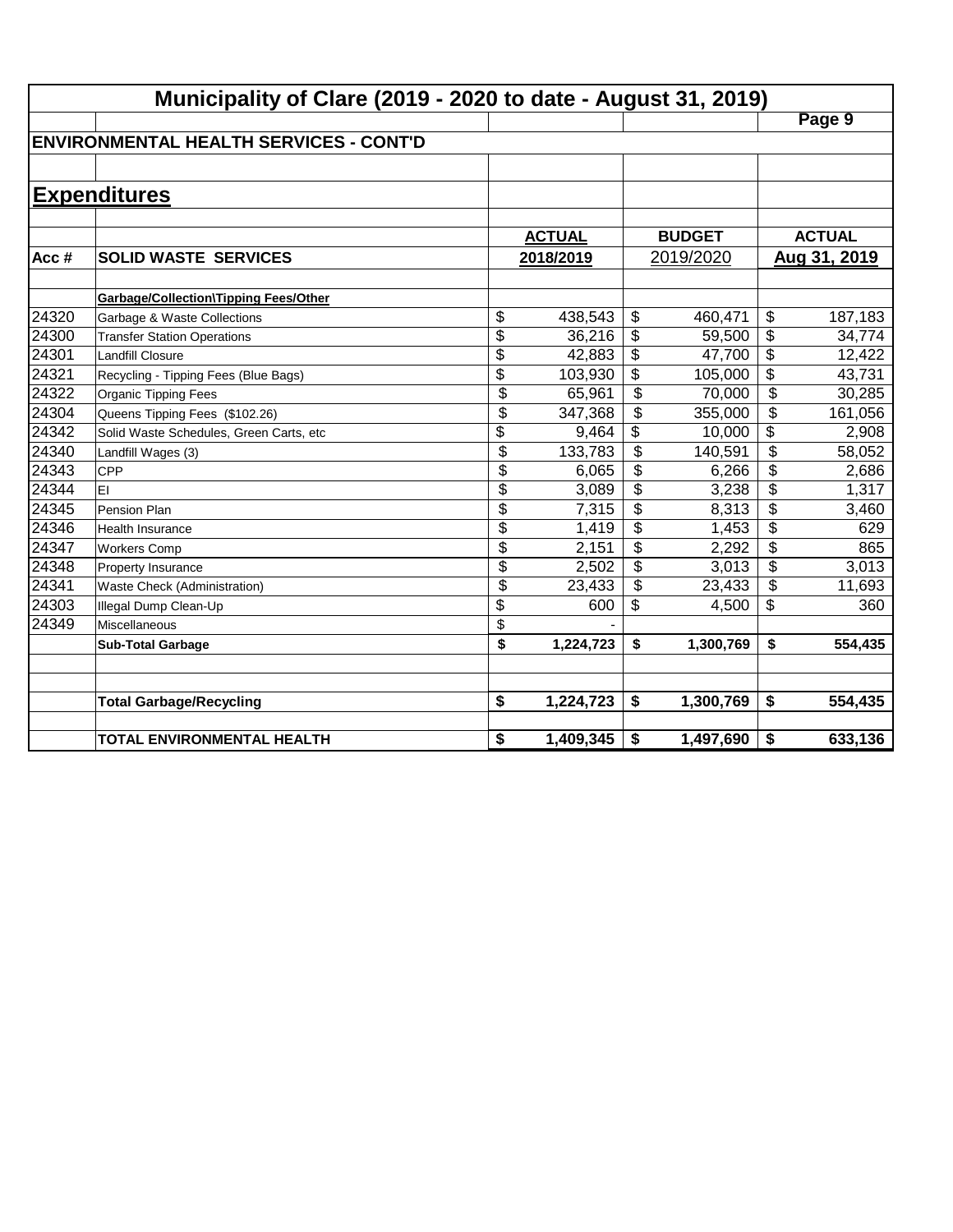| Municipality of Clare (2019 - 2020 to date - August 31, 2019) |                                                      |                               |                                      |                                        |  |  |
|---------------------------------------------------------------|------------------------------------------------------|-------------------------------|--------------------------------------|----------------------------------------|--|--|
|                                                               |                                                      |                               |                                      | <b>Page 10</b>                         |  |  |
|                                                               | <b>Expenditures</b>                                  |                               |                                      |                                        |  |  |
|                                                               |                                                      |                               |                                      |                                        |  |  |
|                                                               |                                                      |                               |                                      |                                        |  |  |
|                                                               |                                                      | <b>ACTUAL</b>                 | <b>BUDGET</b>                        | <b>ACTUAL</b>                          |  |  |
| ACC#                                                          |                                                      | 2018/2019                     | 2019/2020                            | Aug 31, 2019                           |  |  |
|                                                               | <b>Public Health Services</b>                        |                               |                                      |                                        |  |  |
|                                                               | Clare Health Centre                                  |                               |                                      |                                        |  |  |
| 25500                                                         | Adm(Manager/Secretaries/Patient Attendants/Cleaners) | 306989                        | $\boldsymbol{\mathsf{S}}$<br>354,551 | \$<br>129,676                          |  |  |
| 25502                                                         | <b>CPP</b>                                           | 12830                         | $\boldsymbol{\mathsf{S}}$<br>14,216  | \$<br>5,835                            |  |  |
| 25503                                                         | EI                                                   | 6680                          | \$<br>6,859                          | $\overline{\mathbf{S}}$<br>2,941       |  |  |
| 25504                                                         | Pension                                              | 12062                         | \$<br>12,328                         | $\overline{\mathcal{E}}$<br>6,241      |  |  |
| 25505                                                         | Health Insurance                                     | 3286                          | \$<br>3,814                          | $\overline{\$}$<br>2,589               |  |  |
| 25522                                                         | <b>Workers Comp</b>                                  | 4860                          | \$<br>4,623                          | $\overline{\$}$<br>1,932               |  |  |
| 25510                                                         | <b>Office Supplies</b>                               | 9169                          | \$<br>10,000                         | $\overline{\$}$<br>2,441               |  |  |
| 25511                                                         | <b>Medical Supplies</b>                              | 9422                          | $\boldsymbol{\mathsf{S}}$<br>12,000  | $\overline{\$}$<br>3,768               |  |  |
| 25513                                                         | <b>MedAccess</b>                                     | 7059                          | $\boldsymbol{\mathsf{S}}$<br>23,391  | $\overline{\$}$<br>5,740               |  |  |
| 25514                                                         | <b>IT Support</b>                                    | 414                           | 500<br>\$                            | $\overline{\$}$<br>183                 |  |  |
| 25515                                                         | Travel/Training                                      | 649                           | \$<br>2,500                          | $\overline{\$}$<br>1,578               |  |  |
| 25520                                                         | Cleaning Supplies (incl.strip & wax floors)          | 6150                          | \$<br>7,000                          | \$<br>2,647                            |  |  |
| 25529                                                         | Telephone, Internet, Telehealth                      | 7555                          | \$<br>8,000                          | $\overline{\$}$<br>2,884               |  |  |
| 25530                                                         | Hydro                                                | 26559                         | $\boldsymbol{\mathsf{S}}$<br>27,500  | $\overline{\$}$<br>7,596               |  |  |
| 25540                                                         | Sewer Services (7 units @ \$200.00 ea)               | 1295                          | \$<br>1,400                          | $\overline{\mathfrak{s}}$<br>1,400     |  |  |
| 25560                                                         | Snow Removal/Mowing/Gardening                        | 4347                          | \$<br>5,500                          | $\overline{\mathfrak{s}}$<br>1,930     |  |  |
| 25570                                                         | Maintenance and Repairs                              | 16089                         | \$<br>35,000                         | \$<br>9,002                            |  |  |
| 25525                                                         | <b>Small Equipment</b>                               | 5812                          | \$<br>7,000                          | \$<br>3,418                            |  |  |
| 25571                                                         | Property Insurance                                   | 4279                          | \$<br>5,148                          | \$<br>5,148                            |  |  |
| 25550                                                         | <b>Site Survey</b>                                   | 0                             | \$                                   |                                        |  |  |
| 25572                                                         | Misc. Purchases                                      | 1496                          | \$<br>5,000                          | \$<br>1,482                            |  |  |
|                                                               | <b>Sub-Total</b>                                     | \$<br>447,002                 | 546330                               | $\overline{\boldsymbol{s}}$<br>198,430 |  |  |
|                                                               | <b>New Recruitment</b>                               |                               |                                      |                                        |  |  |
| 25900                                                         | Doctor Recruitment & Incentive                       | 2000                          | \$<br>15,000                         | \$<br>354                              |  |  |
|                                                               | <b>Storage Building (Repairs)</b>                    | \$                            | $\mathbf 0$                          |                                        |  |  |
|                                                               | <b>Sub-Total</b>                                     | $\overline{\bullet}$<br>2,000 | $15000$ \$                           | 354                                    |  |  |
|                                                               | <b>Low Income Seniors Housing</b>                    |                               |                                      |                                        |  |  |
| 28233                                                         | Housing Commission - Operating deficit               | \$<br>30,498                  | $35200$ \$                           | 38,841                                 |  |  |
|                                                               | <b>Sub-Total</b>                                     | \$<br>30,498                  | $35200$ \$                           | 38,841                                 |  |  |
|                                                               |                                                      |                               |                                      |                                        |  |  |
|                                                               | <b>Sub Total - Public Health Services</b>            | \$<br>479,500                 | 596530 \$                            | 237,625                                |  |  |
|                                                               |                                                      |                               |                                      |                                        |  |  |
| 29000                                                         | Interest on Short & Long-Term Debt - CHC             | \$<br>78,650                  | 37963                                |                                        |  |  |
|                                                               | <b>Sub Total Interest - CHC</b>                      | \$<br>78,650                  | $37963$ \$                           | Ξ.                                     |  |  |
|                                                               | TOTAL PUBLIC HEALTH SERVICES                         | \$558,150                     | 634493                               | \$237,625                              |  |  |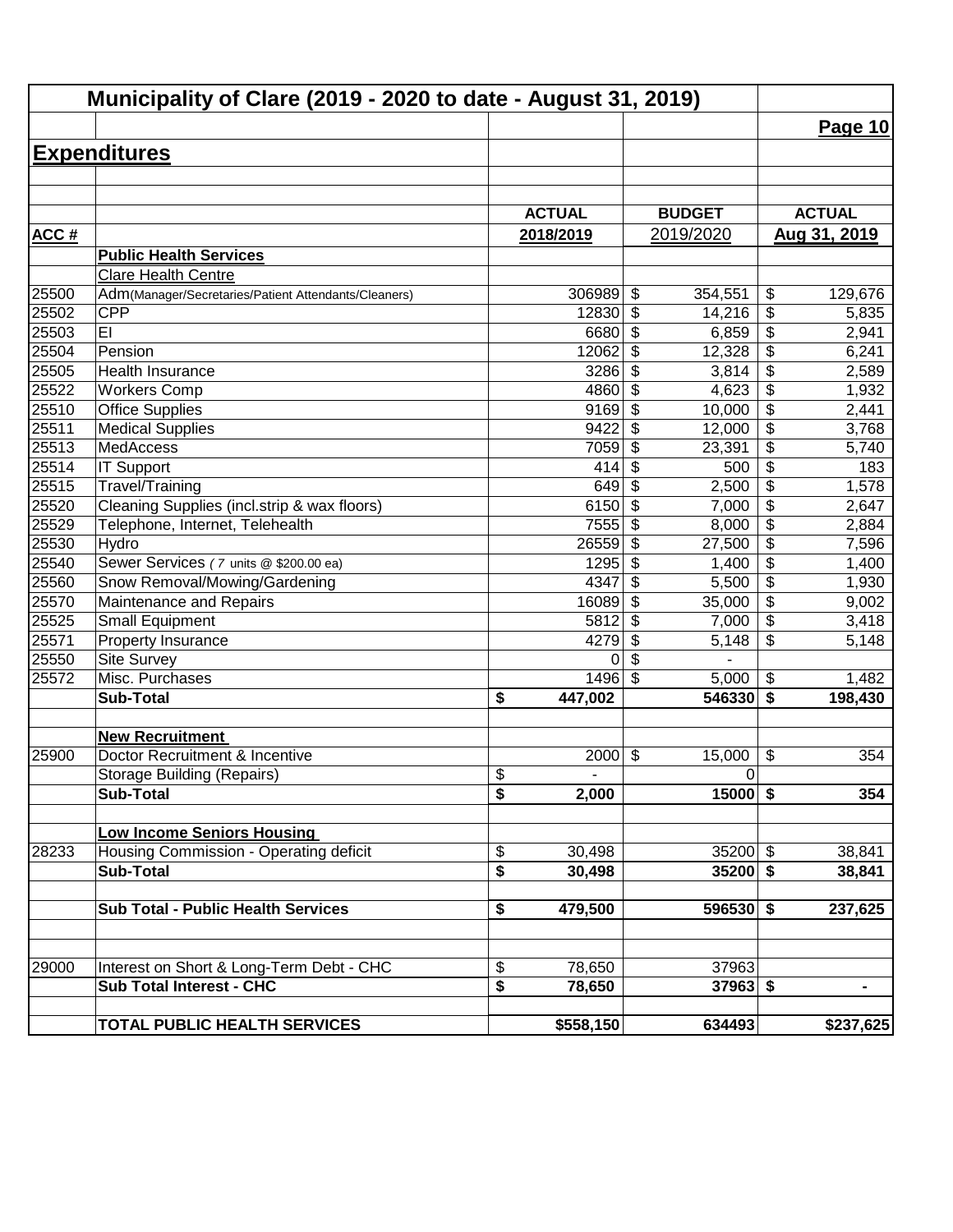|       | Municipality of Clare (2019 - 2020 to date - August 31, 2019) |                                      |               |                           |               |                            |               |
|-------|---------------------------------------------------------------|--------------------------------------|---------------|---------------------------|---------------|----------------------------|---------------|
|       | <b>Expenditures</b>                                           |                                      |               |                           |               | Page 11                    |               |
|       | <b>ENVIRONMENTAL DEVELOPMENT SERVICES</b>                     |                                      |               |                           |               |                            |               |
|       |                                                               |                                      | <b>ACTUAL</b> |                           | <b>BUDGET</b> |                            | <b>ACTUAL</b> |
| ACC#  |                                                               |                                      | 2018/2019     | 2019/2020                 |               | Aug 31, 2019               |               |
|       | <b>Environmental Planning &amp; Zoning</b>                    |                                      |               |                           |               |                            |               |
| 26110 | Planning (meetings, etc)                                      | \$                                   | 438           | \$                        | 4,000         |                            |               |
| 26220 | <b>Sub-Division Regulations</b>                               | $\overline{\$}$                      | 1,875         | $\overline{\$}$           | 2,000         | $\boldsymbol{\mathsf{S}}$  | 1,568         |
| 26221 | <b>By-law Review</b>                                          | \$                                   | 4,144         | \$                        | 5,000         | $\boldsymbol{\mathcal{F}}$ | 2,490         |
|       | <b>Sub-Total</b>                                              | $\overline{\$}$                      | 6,457         | \$                        | 11,000        | \$                         | 4,058         |
|       | <b>Environmental Development Serv.</b>                        |                                      |               |                           |               |                            |               |
| 28467 | Regional Enterprise Networks(WREN)                            | \$                                   | 45,621        | \$                        | 45,621        | \$                         | 22,810        |
|       |                                                               | \$                                   | 45,621        | \$                        | 45,621        | \$                         | 22,810        |
| 27180 | <b>Wentworth Lake Park</b>                                    | \$                                   | 1,947         | \$                        | 1,250         | $\sqrt[6]{3}$              | 46            |
| 27179 | Belliveau Cove Dev./Wharf/Insurance                           | \$                                   | 10,054        | $\boldsymbol{\mathsf{S}}$ | 10,121        | $\boldsymbol{\mathsf{S}}$  | 9,857         |
|       | <b>Sub-Total</b>                                              | $\overline{\boldsymbol{\mathsf{s}}}$ | 12,001        | \$                        | 11,371        | $\overline{\bullet}$       | 9,903         |
|       | TOTAL EVIRONMENT DEVELOPMENT                                  | $\overline{\boldsymbol{\mathsf{s}}}$ | 64,079        | \$                        | 67,992        | \$                         | 36,772        |
|       |                                                               |                                      |               |                           |               |                            |               |
|       |                                                               |                                      |               |                           |               |                            |               |
|       |                                                               |                                      |               |                           |               |                            |               |
|       |                                                               |                                      |               |                           |               |                            |               |
|       |                                                               |                                      |               |                           |               |                            |               |
|       |                                                               |                                      |               |                           |               |                            |               |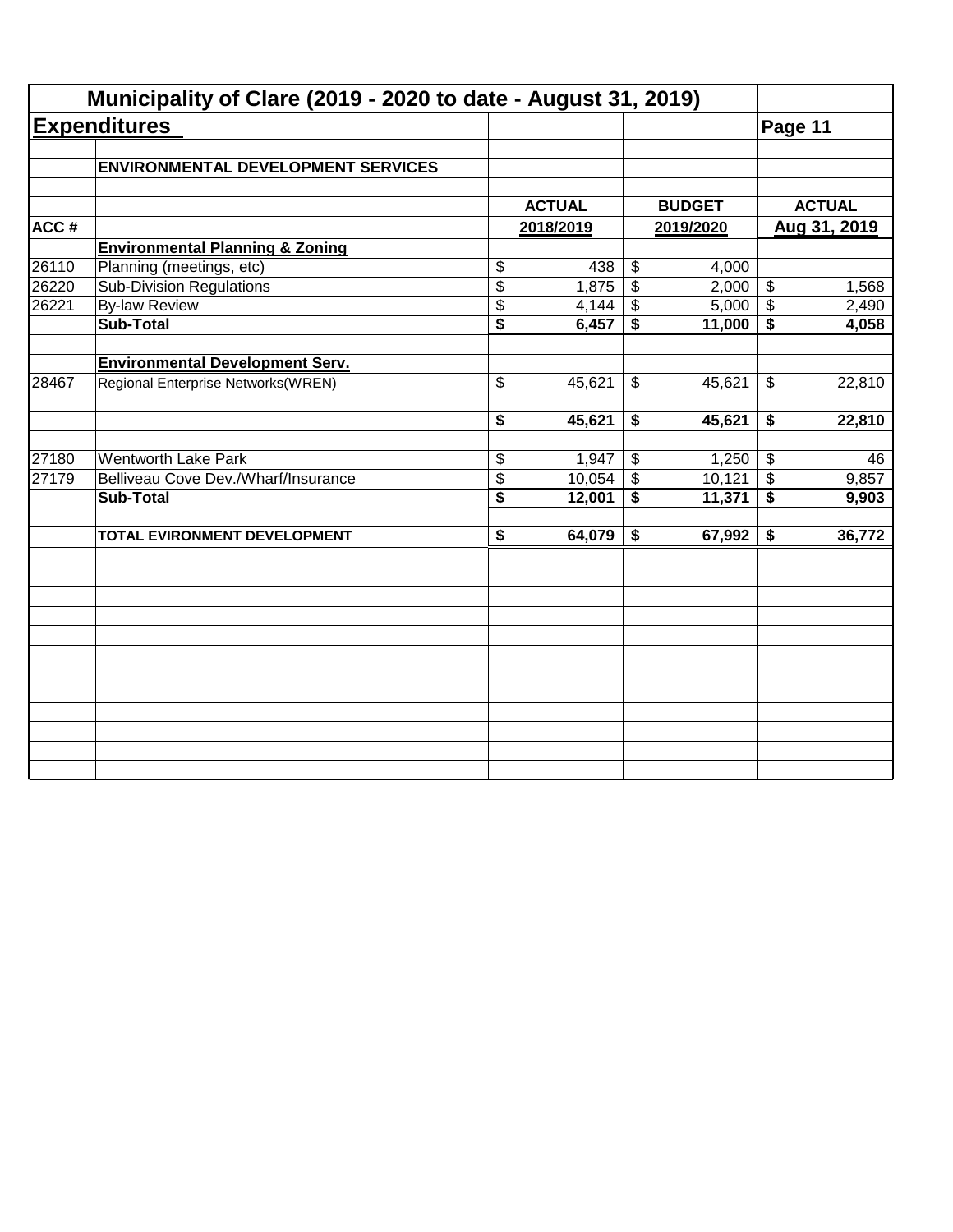|                | Municipality of Clare (2019 - 2020 to date - August 31, 2019) |          |                   |                          |                   |                          |                 |  |
|----------------|---------------------------------------------------------------|----------|-------------------|--------------------------|-------------------|--------------------------|-----------------|--|
|                | <b>Expenditures</b>                                           |          |                   |                          |                   |                          | Page 12         |  |
|                |                                                               |          |                   |                          |                   |                          |                 |  |
|                | <b>RECREATION &amp; CULTURAL SERVICES</b>                     |          |                   |                          |                   |                          |                 |  |
|                |                                                               |          | <b>ACTUAL</b>     |                          | <b>BUDGET</b>     |                          | <b>ACTUAL</b>   |  |
|                |                                                               |          | 2018/2019         |                          | 2019/2020         |                          | Aug 31, 2019    |  |
|                | <b>COMMUNITY DEVELOPMENT</b>                                  |          |                   |                          |                   |                          |                 |  |
|                | Economic Development                                          |          |                   |                          |                   |                          |                 |  |
|                | Tourism                                                       | \$       | 189,563           | \$                       | 205,915           | \$                       | 90,711          |  |
|                | Recreation                                                    | \$       | 192,141           | \$                       | 216,091           | \$                       | 135,747         |  |
|                | Building<br><b>Community Development Admin</b>                | \$       | 189,488           | \$                       | 213,235           | \$                       | 86,403          |  |
| 26290          | - GranFondo Registration                                      | \$       | 41,710            | $\overline{\mathcal{L}}$ | 37,000            | \$                       | 26,805          |  |
| 26291          | - GranFondo Logistics                                         | \$       | 17,089            | \$                       | 25,400            | \$                       | 2.216           |  |
| 26292          | - GranFondo Administration                                    | \$       | 7,899             | \$                       | 7,600             | \$                       | 7,203           |  |
| 26293          | - GranFondo Hospitality                                       | \$       | 37,568            | \$                       | 45,000            | \$                       | 1,392           |  |
| 26294          | - GranFondo Safety                                            | \$       | 3,219             | \$                       | 6,500             | \$                       | $\blacksquare$  |  |
| 26295          | - GranFondo Volunteer                                         | \$       | 4,849             | $\overline{\mathcal{L}}$ | 6,300             | $\overline{\mathcal{L}}$ | 2,415           |  |
| 26296          | - GranFondo Marketing                                         | \$       | 37,993            | \$                       | 25,000            | \$                       | 5,125           |  |
| 26297          | - GranFondo Learn to Fondo                                    | \$       | 264               | \$                       | 1,200             | \$                       | 84              |  |
|                | GranFondo Total<br>- Clare 250                                | \$       | 150,591           | \$                       | 154,000           | \$                       | 45,241          |  |
| 26301<br>26000 | $-CMA$ 2024                                                   | \$       | 116,876<br>33,268 | \$                       |                   |                          | 16,893          |  |
|                |                                                               | \$       | 871,927           | \$                       | 60,000<br>849,241 | \$                       | 374,995         |  |
|                |                                                               |          |                   |                          |                   |                          |                 |  |
|                |                                                               |          |                   |                          |                   |                          |                 |  |
|                |                                                               |          |                   |                          |                   |                          |                 |  |
|                | <b>Building &amp; Facilities</b>                              |          |                   |                          |                   |                          |                 |  |
| 27250          | Meteghan Library - Janitorial                                 | \$       | 5,528             | \$                       | 6,000             | \$                       | 2,340           |  |
| 27253          | Meteghan Library Branch                                       | \$       | 24,590            | \$                       | 24,525            | \$                       | 9,601           |  |
| 27254          | Extra Hours per week (Library Branch)                         | \$       | 2,205             | $\sqrt[6]{3}$            | 2,300             | \$                       | 585             |  |
| 27255          | Hub Culturel/Cultural Hub/CIFA Building                       | \$       | 15,783            | \$                       | 22,500            | \$                       | 8,520           |  |
| 27256          | <b>Havelock Community Centre</b>                              | \$       | 1,539             | \$                       | 4,300             | \$                       | 1,303           |  |
| 27257          | Meteghan Park<br><b>Ground Search &amp; Rescue Building</b>   | \$       | 2,567             | \$                       | 5,200             | \$                       | 2,294           |  |
| 27258<br>27259 | Eco Park - Insurance                                          | \$<br>\$ | 2,217<br>8,521    | \$<br>\$                 | 3,000<br>10,206   | \$<br>\$                 | 1,557<br>10,211 |  |
| 27260          | Eco Park - Operations (hydro, etc)                            | \$       | 27,610            | \$                       | 15,000            | \$                       | 10,819          |  |
|                |                                                               |          |                   |                          |                   |                          |                 |  |
| 27270          | Clare Veteran Centre (General Operations)                     | \$       | 35,588            | \$                       | 32,500            | \$                       | 18,320          |  |
| 27271          | Clare Veteran Centre (Insurance)                              | \$       | 6,804             | \$                       | 8,161             | \$                       | 8,160           |  |
|                | 27275-76 St. Bernard Comm Recreation Ctre (Utilities)         | \$       | 8,977             | $\sqrt[6]{3}$            |                   |                          |                 |  |
| 27279          | Écoles JMGay & St-Albert                                      | \$       | 7,132             | \$                       | 13,214            | \$                       | 6,905           |  |
| 28472          | Western Regional Library                                      | \$       | 53,377            | \$                       | 53,377            | \$                       | 26,689          |  |
| 28700          | Tent / Trailer Rental                                         | \$       | 8,721             | \$                       | 8,000             | \$                       | 308             |  |
|                | <b>Total Building &amp; Facilities</b>                        | \$       | 211,159           | \$                       | 208,283           | \$                       | 107,610         |  |
|                |                                                               |          |                   |                          |                   |                          |                 |  |
|                | <b>Cultural Services</b>                                      |          |                   |                          |                   |                          |                 |  |
| 27290          | Societe Historique (Point a Major Insurance)                  | \$       | 805               | \$                       | 823               | \$                       | 823             |  |
| 27900          | Contribution to Festival Acadien                              | \$       | 20,000            | \$                       | 20,000            | \$                       | 20,000          |  |
|                | Productions le Moulin                                         | \$       | 1,000             | \$                       | 1,000             | \$                       | 1,000           |  |
|                | New France - Electric City                                    |          |                   | \$                       | 5,000             |                          |                 |  |
|                | Société édifice Ste-Marie de la Pointe                        |          |                   | \$                       | 10,000            |                          |                 |  |
|                | Centre acadien - Historic NS                                  |          |                   | \$                       | 7,897             |                          |                 |  |
|                | <b>Council Commitment to Special Projects</b>                 |          |                   |                          |                   |                          |                 |  |
|                | - Clare 250                                                   | \$       | 25,000            | \$                       | $\blacksquare$    |                          |                 |  |
|                | - Cape Ste Marie                                              | \$       | 25,000            | \$                       | $\blacksquare$    |                          |                 |  |
|                | - Gran Fondo<br><b>Total Cultural Services</b>                | \$<br>\$ | 11,238<br>83,043  | \$<br>\$                 | 15,000<br>59,720  |                          | 21,823          |  |
|                |                                                               |          |                   |                          |                   | \$                       |                 |  |
|                | Other                                                         |          |                   |                          |                   |                          |                 |  |
| 27295          | Université Ste-Anne                                           | \$       | $\blacksquare$    | \$                       | 25,000            | \$                       |                 |  |
|                | Yarmouth Hospital Foundation                                  | \$       | 5,000             | \$                       | 5,000             | \$                       | 5,000           |  |
|                | Clare Froggers 4x4 Club (4x4 Fundraising Event)               | \$       | 1,000             | \$                       | $\blacksquare$    |                          |                 |  |
|                | <b>Total Other</b>                                            | \$       | 6,000             | \$                       | 30,000            | \$                       | 5,000           |  |
|                |                                                               |          |                   |                          |                   |                          |                 |  |
|                |                                                               |          |                   |                          |                   |                          |                 |  |
|                |                                                               |          |                   |                          |                   |                          |                 |  |
|                | TOTAL COMMUNITY DEVELOPMENT AND CULTURAL SERVICES             | \$       | 1,172,128         | - \$                     | 1,147,244         | \$                       | 509,428         |  |